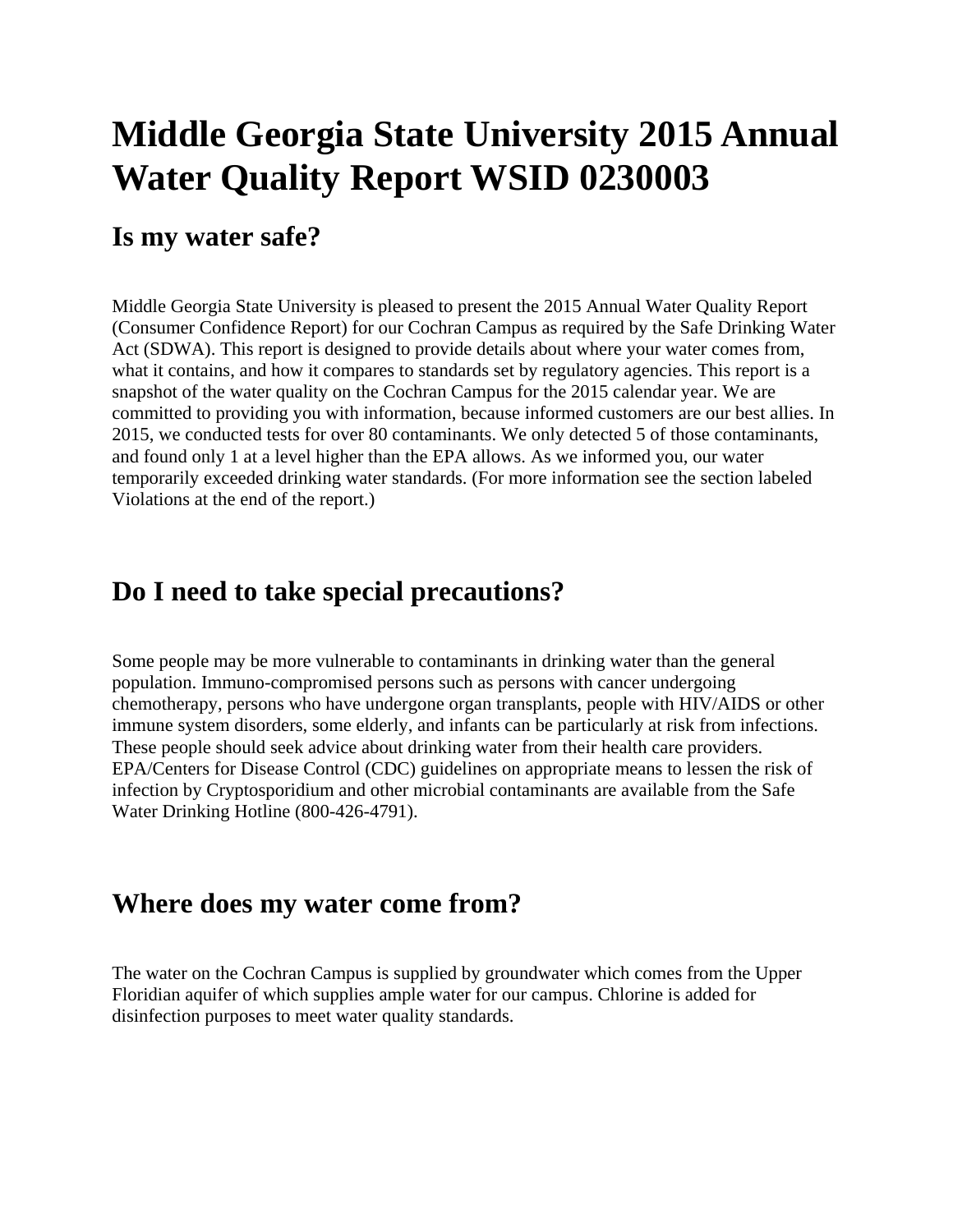### **Source water assessment and its availability**

The source water assessment on the Cochran Campus was completed in 2010. The source vulnerability assessments are maintained in the EPD files in Atlanta and a copy is on file at the Water Plant Office, in the Facilities Building.

# **Why are there contaminants in my drinking water?**

Drinking water, including bottled water, may reasonably be expected to contain at least small amounts of some contaminants. The presence of contaminants does not necessarily indicate that water poses a health risk. More information about contaminants and potential health effects can be obtained by calling the Environmental Protection Agency's (EPA) Safe Drinking Water Hotline (800-426-4791). The sources of drinking water (both tap water and bottled water) include rivers, lakes, streams, ponds, reservoirs, springs, and wells.

As water travels over the surface of the land or through the ground, it dissolves naturally occurring minerals and, in some cases, radioactive material, and can pick up substances resulting from the presence of animals or from human activity:

microbial contaminants, such as viruses and bacteria, that may come from sewage treatment plants, septic systems, agricultural livestock operations, and wildlife; inorganic contaminants, such as salts and metals, which can be naturally occurring or result from urban stormwater runoff, industrial, or domestic wastewater discharges, oil and gas production, mining, or farming; pesticides and herbicides, which may come from a variety of sources such as agriculture, urban stormwater runoff, and residential uses; organic Chemical Contaminants, including synthetic and volatile organic chemicals, which are by-products of industrial processes and petroleum production, and can also come from gas stations, urban stormwater runoff, and septic systems; and radioactive contaminants, which can be naturally occurring or be the result of oil and gas production and mining activities. In order to ensure that tap water is safe to drink, EPA prescribes regulations that limit the amount of certain contaminants in water provided by public water systems. Food and Drug Administration (FDA) regulations establish limits for contaminants in bottled water which must provide the same protection for public health.

# **Additional Information for Lead**

If present, elevated levels of lead can cause serious health problems, especially for pregnant women and young children. Lead in drinking water is primarily from materials and components associated with service lines and home plumbing. Middle Georgia State University is responsible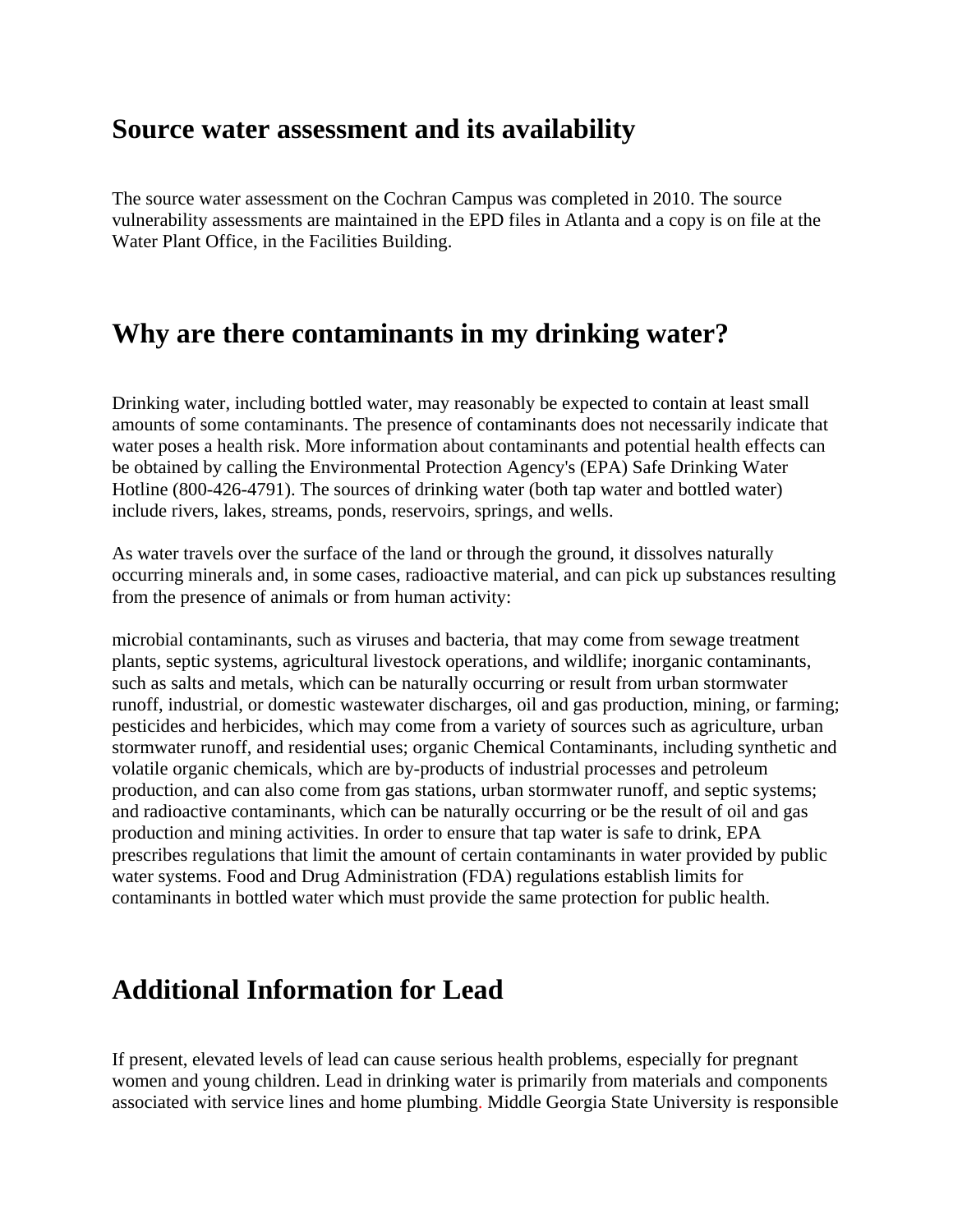for providing high quality drinking water, but cannot control the variety of materials used in plumbing components. When your water has been sitting for several hours, you can minimize the potential for lead exposure by flushing your tap for 30 seconds to 2 minutes before using water for drinking or cooking. If you are concerned about lead in your water, you may wish to have your water tested. Information on lead in drinking water, testing methods, and steps you can take to minimize exposure is available from the Safe Drinking Water Hotline or at http://www.epa.gov/safewater/lead.

#### **Water Quality Data Table**

In order to ensure that tap water is safe to drink, EPA prescribes regulations which limit the amount of contaminants in water provided by public water systems. The table below lists all of the drinking water contaminants that we detected during the calendar year of this report. Although many more contaminants were tested, only those substances listed below were found in your water. All sources of drinking water contain some naturally occurring contaminants. At low levels, these substances are generally not harmful in our drinking water. Removing all contaminants would be extremely expensive, and in most cases, would not provide increased protection of public health. A few naturally occurring minerals may actually improve the taste of drinking water and have nutritional value at low levels. Unless otherwise noted, the data presented in this table is from testing done in the calendar year of the report. The EPA or the State requires us to monitor for certain contaminants less than once per year because the concentrations of these contaminants do not vary significantly from year to year, or the system is not considered vulnerable to this type of contamination. As such, some of our data, though representative, may be more than one year old. In this table you will find terms and abbreviations that might not be familiar to you. To help you better understand these terms, we have provided the definitions below the table.

| <b>Contaminants</b>                                 | <b>MCLG</b><br><b>or</b><br>MRDLG MRDL Water Low High | MCL,<br>TT, or | Your |           | Range | <b>Sample</b><br>Date | <b>Violation</b> | <b>Typical Source</b>                                                                                             |
|-----------------------------------------------------|-------------------------------------------------------|----------------|------|-----------|-------|-----------------------|------------------|-------------------------------------------------------------------------------------------------------------------|
| <b>Disinfectants &amp; Disinfection By-Products</b> |                                                       |                |      |           |       |                       |                  |                                                                                                                   |
|                                                     |                                                       |                |      |           |       |                       |                  | (There is convincing evidence that addition of a disinfectant is necessary for control of microbial contaminants) |
| Chlorine (as Cl2)<br>(ppm)                          | 4                                                     | $\overline{4}$ | 1.28 | <b>NA</b> | 2     | 2015                  | N <sub>0</sub>   | Water additive used to control<br>microbes                                                                        |
| <b>Inorganic Contaminants</b>                       |                                                       |                |      |           |       |                       |                  |                                                                                                                   |
| Nitrate [measured as<br>Nitrogen] (ppm)             | 10                                                    | 10             | 2.4  | <b>NA</b> |       | 2015                  | N <sub>o</sub>   | Runoff from fertilizer use;<br>Leaching from septic tanks,<br>sewage; Erosion of natural<br>deposits              |
| <b>Microbiological Contaminants</b>                 |                                                       |                |      |           |       |                       |                  |                                                                                                                   |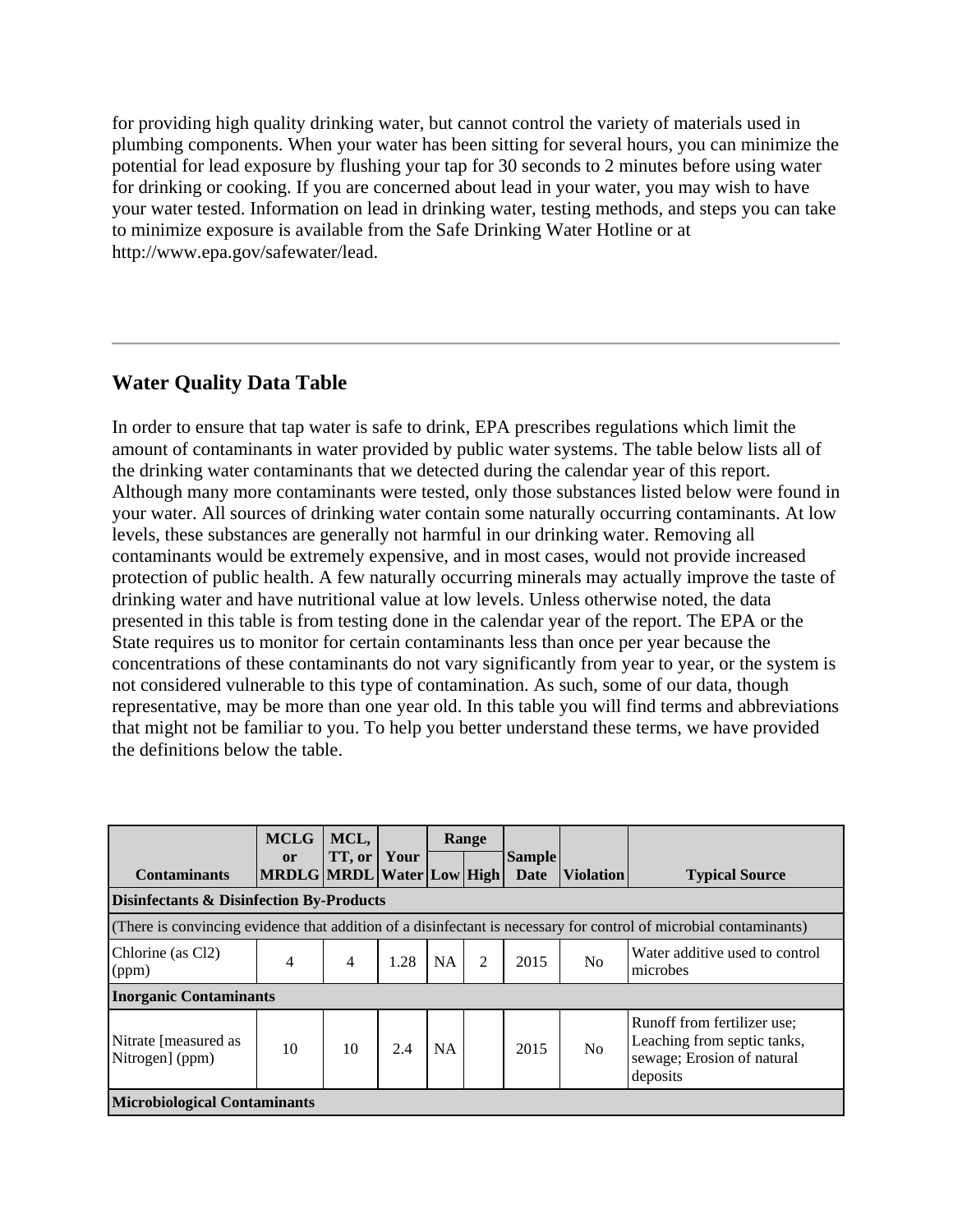|                                                       | <b>MCLG</b>                                | MCL,   |                              |           | Range |                                     |                      |                                                                            |
|-------------------------------------------------------|--------------------------------------------|--------|------------------------------|-----------|-------|-------------------------------------|----------------------|----------------------------------------------------------------------------|
| <b>Contaminants</b>                                   | <sub>or</sub><br>MRDLG MRDL Water Low High | TT, or | Your                         |           |       | <b>Sample</b><br>Date               | <b>Violation</b>     | <b>Typical Source</b>                                                      |
| <b>Total Coliform</b><br>(positive)<br>samples/month) | $\Omega$                                   | 1      | $\Omega$                     | <b>NA</b> |       | 2015                                | No                   | Naturally present in the<br>environment                                    |
| <b>Contaminants</b>                                   |                                            |        | Your Sample<br>MCLG AL Water | Date      |       | # Samples<br><b>Exceeding</b><br>AL | <b>Exceeds</b><br>AL | <b>Typical Source</b>                                                      |
| <b>Inorganic Contaminants</b>                         |                                            |        |                              |           |       |                                     |                      |                                                                            |
| Copper - action level at<br>consumer taps (ppm)       | 1.3                                        | 1.3    | .53                          | 2015      |       | $\Omega$                            | N <sub>0</sub>       | Corrosion of household<br>plumbing systems; Erosion of<br>natural deposits |
| <b>Inorganic Contaminants</b>                         |                                            |        |                              |           |       |                                     |                      |                                                                            |
| Lead - action level at<br>consumer taps (ppb)         | $\theta$                                   | 15     | 16                           | 2015      |       | 3                                   | Yes                  | Corrosion of household<br>plumbing systems; Erosion of<br>natural deposits |

#### **Violations and Exceedances**

#### **Lead - action level at consumer taps**

Infants and children who drink water containing lead in excess of the action level could experience delays in their physical or mental development. Children could show slight deficits in attention span and learning abilities. Adults who drink this water over many years could develop kidney problems or high blood pressure. The college exceeded lead levels for the first set of semi-annual samples from January, 2015 through June, 2015. We took additional samples for the next semi-annual reporting period of July, 2015 thru December, 2015 with our 90 percentile being 13 ppb which is lower than the action level of 15 ppb. We have started an extensive distribution system flushing program along with adding a blended polyphosphate. This will reduce contact time and improve water quality.

| <b>Unit Descriptions</b> |                                                                                        |  |  |  |  |  |  |
|--------------------------|----------------------------------------------------------------------------------------|--|--|--|--|--|--|
| <b>Term</b>              | <b>Definition</b>                                                                      |  |  |  |  |  |  |
| ppm                      | ppm: parts per million, or milligrams per liter (mg/L)                                 |  |  |  |  |  |  |
| ppb                      | ppb: parts per billion, or micrograms per liter (µg/L)                                 |  |  |  |  |  |  |
| positive samples/month   | positive samples/month: Number of samples taken monthly that were found to be positive |  |  |  |  |  |  |
| <b>NA</b>                | NA: not applicable                                                                     |  |  |  |  |  |  |
| ND                       | ND: Not detected                                                                       |  |  |  |  |  |  |
| NR.                      | NR: Monitoring not required, but recommended.                                          |  |  |  |  |  |  |